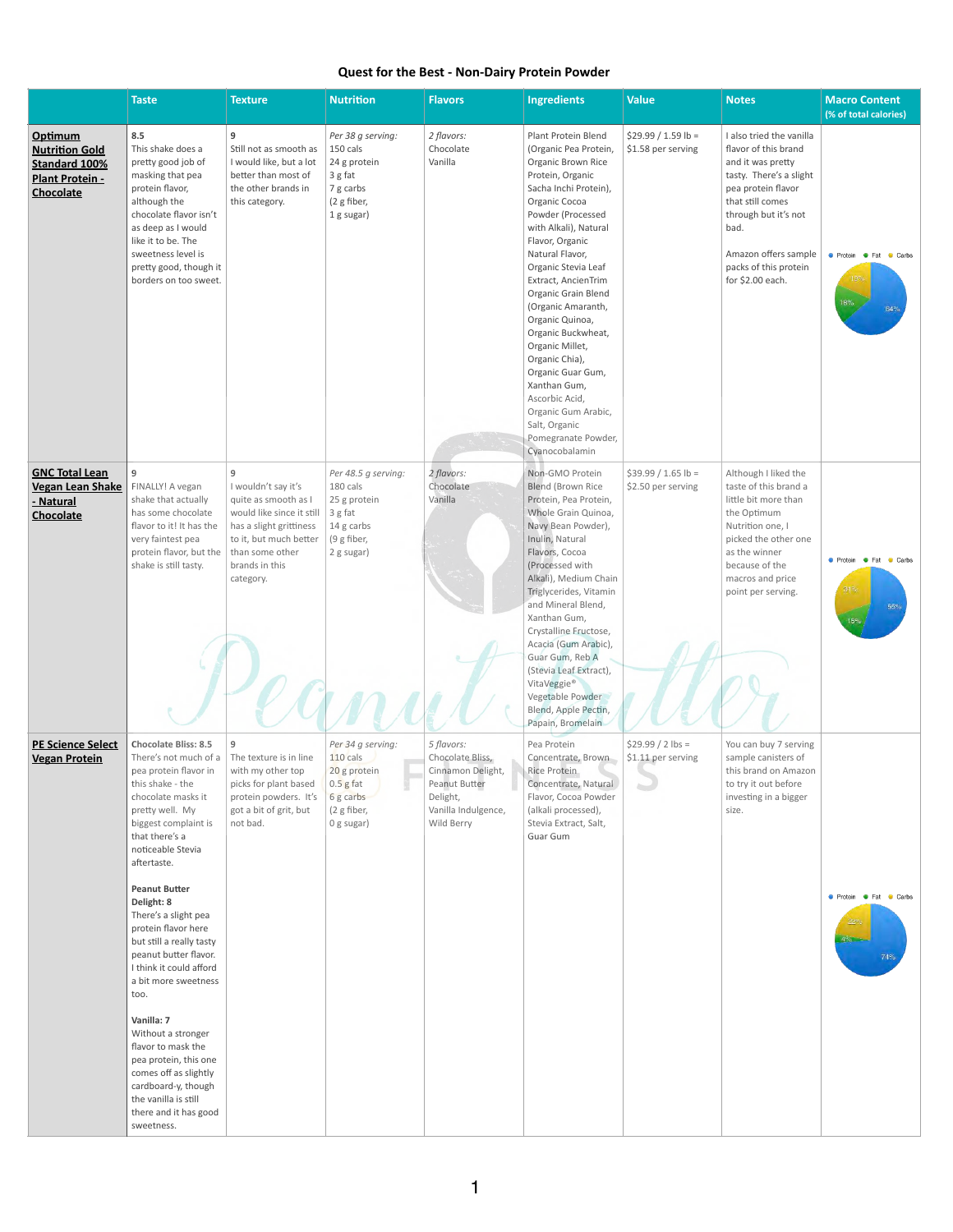|                                                                                                               | <b>Taste</b>                                                                                                                                                                                                                                                                                                                                                                                                                                                                 | <b>Texture</b>                                                                                                                                                                                                           | <b>Nutrition</b>                                                                                                                    | <b>Flavors</b>                                                                                                                                                                    | <b>Ingredients</b>                                                                                                                                                                                                                                                                                                                                 | <b>Value</b>                                  | <b>Notes</b>                                                                                                                                                                                                                                                                               | <b>Macro Content</b><br>(% of total calories)               |
|---------------------------------------------------------------------------------------------------------------|------------------------------------------------------------------------------------------------------------------------------------------------------------------------------------------------------------------------------------------------------------------------------------------------------------------------------------------------------------------------------------------------------------------------------------------------------------------------------|--------------------------------------------------------------------------------------------------------------------------------------------------------------------------------------------------------------------------|-------------------------------------------------------------------------------------------------------------------------------------|-----------------------------------------------------------------------------------------------------------------------------------------------------------------------------------|----------------------------------------------------------------------------------------------------------------------------------------------------------------------------------------------------------------------------------------------------------------------------------------------------------------------------------------------------|-----------------------------------------------|--------------------------------------------------------------------------------------------------------------------------------------------------------------------------------------------------------------------------------------------------------------------------------------------|-------------------------------------------------------------|
| <b>Nuzest Clean</b><br>Lean Protein -<br><b>Rich Chocolate</b>                                                | 8<br>I have to say that I<br>was pleasantly<br>surprised by the<br>flavor of this powder<br>considering the<br>ingredients list. I<br>really couldn't taste a<br>pea protein flavor,<br>but I also didn't think<br>the chocolate flavor<br>was rich enough.                                                                                                                                                                                                                  | 9.5<br>Pretty smooth<br>overall. My only<br>complaint was quite a<br>bit of foam sitting on<br>top after shaking it up<br>with water.                                                                                    | Per 25 g serving:<br>90 cals<br>19 g protein<br>$1.5$ g fat<br>2 g carbs<br>(1 g fiber,<br>0 g sugar)                               | 5 flavors:<br>Chai Turmeric Maca<br>Coffee Coconut<br>Real Coffee<br>Rich Chocolate<br>Smooth Vanilla<br>Vanilla Matcha<br>Wild Strawberry                                        | Pea Protein Isolate,<br>Cacao Powder,<br>Natural Vanilla Flavor,<br>Natural Chocolate<br>Flavor, Thaumatin                                                                                                                                                                                                                                         | $$44.95 / 1.1 lb =$<br>\$2.25 per serving     | Amazon offers sample<br>packs for \$3.50 each.<br>This protein is also<br>high in sodium,<br>ringing in at 338 mg<br>per serving!<br>Thaumatin is said to<br>be a sweetener in the<br>same category as<br>monk fruit and stevia.<br>It's derived from<br>katemfe fruit found in<br>Africa. | <b>•</b> Protein<br>$\bullet$ Fat<br>Carbs<br>78%           |
| <b>Bowmar</b><br><b>Nutrition Vegan</b><br>Protein                                                            | <b>Chocolate Almond</b><br>Coconut: 9.5 This<br>one actually tastes<br>like the candy bar it's<br>supposed to imitate!<br>Luckily for me, it's not<br>as sweet as a candy<br>bar. I didn't give it a<br>10 because there's<br>still an ever so slight<br>pea protein flavor.<br><b>Peanut Butter</b><br>Cookie: 8.5<br>Solid peanut butter<br>flavor, though it was a<br>bit on the sweet side<br>for me. Did a pretty<br>great job of masking<br>the pea protein<br>flavor. | 8<br>Has a slight<br>grittiness to it and<br>gets a bit foamy on<br>top when shaken<br>(about $1/2$ " of foam<br>after shaking in my<br>16 oz blender<br>bottle.                                                         | Per 33 g serving:<br>110 cals<br>22 g protein<br>$0.5$ g fat<br>5 g carbs<br>(1 g fiber,<br>0 g sugar,<br>incl. 0 g added<br>sugar) | 7 flavors:<br>Banana Nut Bread,<br><b>Blueberry Donut,</b><br>Cherry Pie,<br><b>Chocolate Almond</b><br>Coconut,<br>Cinnamon Cereal,<br>Fruity Cereal,<br>Peanut Butter<br>Cookie | Pea Protein<br>Concentrate,<br>Pumpkin Seed<br>Protein (as Smooth<br>Protein™),<br>Sunflower Seed<br>Protein (as Smooth<br>Protein™),<br>Watermelon Seed<br>Protein (as Smooth<br>Protein <sup>™</sup> ), Natural<br>Flavors, Salt<br>(Sodium Chloride),<br>Gum Acacia,<br>Sucralose.                                                              | $$49.99 / 1.9$ lb tub =<br>\$1.79 per serving | Although I really<br>liked the Chocolate<br><b>Almond Coconut</b><br>and Peanut Butter<br>Cookie flavors, I<br>won't be buying<br>this brand again<br>because the<br>Sucralose used to<br>sweeten it does not<br>agree with my<br>stomach.                                                 | • Protein<br>$\bullet$ Fat<br>Carbs                         |
|                                                                                                               | <b>Banana Nut Bread:</b><br>6.5 The banana flavor<br>was a bit too artificial<br>for my liking, but if<br>you like banana<br>flavored things, this<br>could be your jam.<br>There is a nutty<br>complexity to it<br>beyond the banana,<br>which was good.<br><b>Blueberry Donut: 5</b><br>This one has a really<br>artificial taste to it<br>that I have a hard<br>time interpreting as<br>blueberry donut. It<br>almost reminds me of<br>blueberry taffy?                   |                                                                                                                                                                                                                          |                                                                                                                                     |                                                                                                                                                                                   |                                                                                                                                                                                                                                                                                                                                                    |                                               |                                                                                                                                                                                                                                                                                            |                                                             |
| <b>Ghost Vegan</b><br><b>Plant Based</b><br><b>Protein Powder -</b><br><b>Chocolate Cereal</b><br><b>Milk</b> | 8<br>The flavor<br>description as<br>chocolate cereal<br>milk is surprisingly<br>accurateit's like a<br>watered down<br>chocolate flavor.<br>My only complaint<br>is that it has a tiny<br>bit of a cardboard<br>after taste.                                                                                                                                                                                                                                                | 9.5<br>One of the least<br>gritty vegan protein<br>powders I've tried.<br>It does get a little<br>bit of foam on top<br>after you shake it,<br>though it's not<br>enough to be<br>annoying while you<br>try to drink it. | Per 35 g serving:<br>120 cals<br>20 g protein<br>2 g fat<br>6 g carbs<br>(2 g fiber,<br>$0$ g sugar)                                | 4 flavors:<br>Banana Pancake<br>Batter,<br>Chocolate Cereal<br>Milk,<br>Pancake Batter,<br>Peanut Butter<br><b>Cereal Milk</b>                                                    | Vegan Protein (Pea<br>Protein Concetrate,<br>Organic Pumkin<br>Protein,<br><b>Watermelon Seed</b><br>Protein), Natural<br>and Artificial Flavor,<br><b>Sunflower Creamer</b><br>(High Oleic<br>Sunflower Oil,<br>Tapioca Starch,<br>Tapioca Dextrin,<br>naturals Flavors, d-<br>Alpha Tocopherols),<br>Salt, Sucralose,<br>Acesulfame<br>Potassium | $$44.99 / 2 lb$ tub =<br>\$1.61 per serving   | Another tasty brand<br>that I won't buy<br>again because it's<br>sweetened with<br>Sucralose, which<br>upsets my stomach.                                                                                                                                                                  | <b>O</b> Protein <b>O</b> Fat<br>Carbs<br>205<br>15%<br>66% |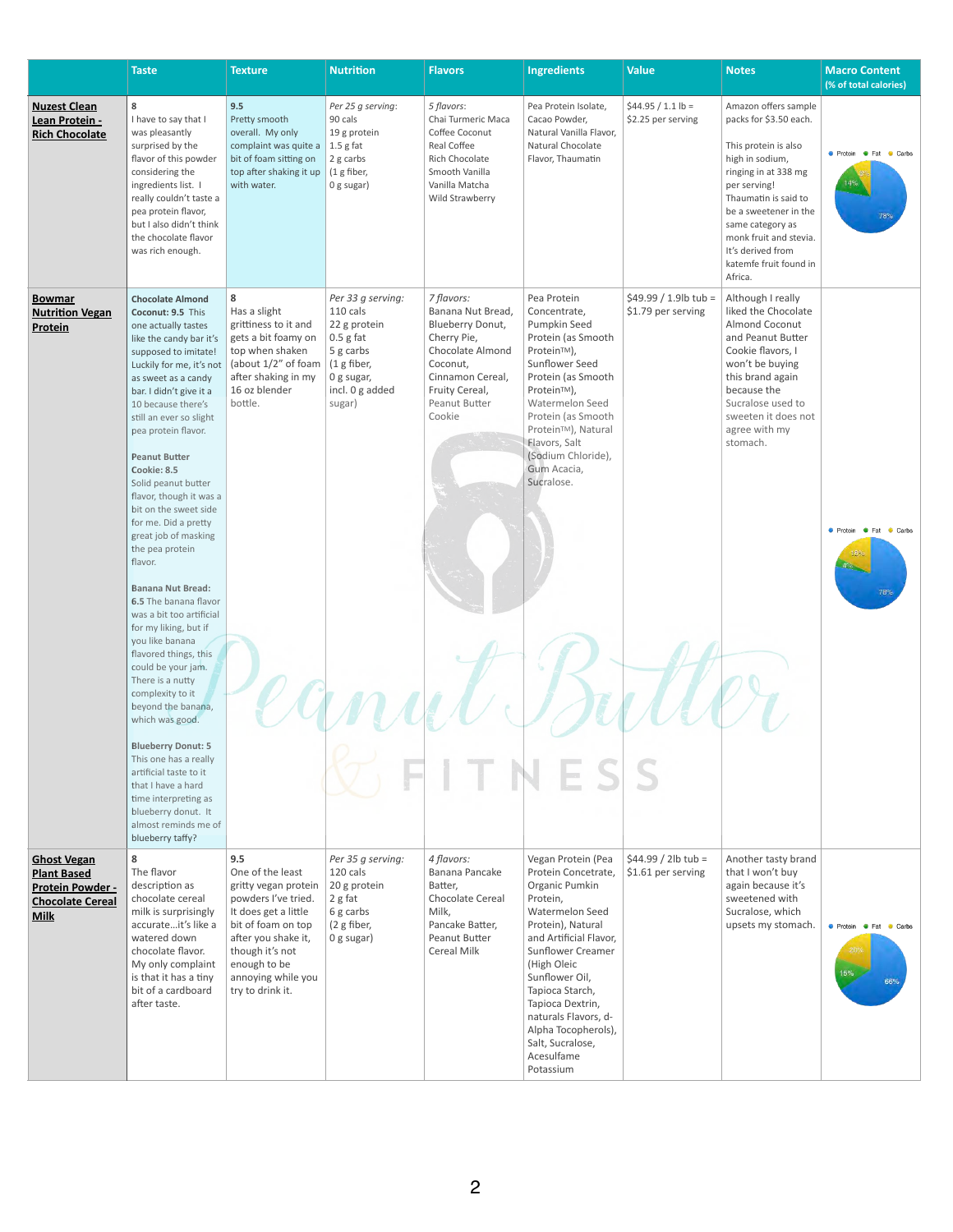|                                                                                                     | <b>Taste</b>                                                                                                                                                                                                                                                                                                                     | <b>Texture</b>                                                                                                                                                                                                                                                          | <b>Nutrition</b>                                                                                                          | <b>Flavors</b>                                                                                                                                          | <b>Ingredients</b>                                                                                                                                                                                                                                                                                                                                                                                                                                                                                                      | <b>Value</b>                                     | <b>Notes</b>                                                                                                                                                                                                                               | <b>Macro Content</b><br>(% of total calories) |
|-----------------------------------------------------------------------------------------------------|----------------------------------------------------------------------------------------------------------------------------------------------------------------------------------------------------------------------------------------------------------------------------------------------------------------------------------|-------------------------------------------------------------------------------------------------------------------------------------------------------------------------------------------------------------------------------------------------------------------------|---------------------------------------------------------------------------------------------------------------------------|---------------------------------------------------------------------------------------------------------------------------------------------------------|-------------------------------------------------------------------------------------------------------------------------------------------------------------------------------------------------------------------------------------------------------------------------------------------------------------------------------------------------------------------------------------------------------------------------------------------------------------------------------------------------------------------------|--------------------------------------------------|--------------------------------------------------------------------------------------------------------------------------------------------------------------------------------------------------------------------------------------------|-----------------------------------------------|
| Tone It Up<br><b>Organic Plant</b><br><b>Based Protein -</b><br><b>Vanilla</b>                      | 7.5<br>The vanilla flavor<br>really comes through<br>in this shake, helped<br>along by a good<br>amount of sweetness.<br>There is a little bit of<br>a cardboard-y<br>aftertaste though.                                                                                                                                         | 9<br>Smoother than a lot<br>of plant based<br>shakes, though there<br>is still some grittiness<br>to it.                                                                                                                                                                | Per 32 g serving:<br>90 cals<br>15 g protein<br>2 g fat<br>4 g carbs<br>(1 g fiber,<br>$0$ g sugar)                       | 2 flavors:<br>Chocolate<br>Vanilla                                                                                                                      | Organic Protein Blend<br>(Organic Pea Protein<br>Isolate, Organic<br>Pumpkin Seed<br>Protein), Natural<br>Flavors, Organic<br>Natural Flavors,<br>Organic Guar Gum,<br>Organic Monk Fruit<br>Extract, Sea Salt                                                                                                                                                                                                                                                                                                          | \$32.99 / 11.36 oz tub<br>$=$ \$2.20 per serving | You can also find this<br>brand at Target.                                                                                                                                                                                                 | ● Protein ● Fat<br>Carbs<br>19%<br>64%        |
| <b>Orgain Organic</b><br><b>Plant Based</b><br>Protein Powder -<br>Creamy<br><b>Chocolate Fudge</b> | $\overline{7}$<br>I was pretty excited to<br>taste this since it<br>smelled so chocolatey<br>in the tubbut then I<br>was hit immediately<br>with a cardboard<br>taste when I drank it.<br>There's still some<br>good chocolate flavor<br>and the right amount<br>of sweet, but it's hard<br>to get past that<br>cardboard taste. | 8.5<br>Not terribly gritty.                                                                                                                                                                                                                                             | Per 46 g serving:<br>150 cals<br>21 g protein<br>4 g fat<br>15 g carbs<br>(7 g fiber,<br>0 g sugar,<br>5 g erythritol)    | 5 flavors:<br>Chocolate Peanut<br>Butter,<br>Cookies and Cream,<br>Creamy Chocolate<br>Fudge,<br>Peanut Butter,<br>Vanilla Bean                         | Orgain Organic Protein<br>Blend (Organic Pea<br>Protein, Organic Brown<br>Rice Protein, Organic<br>Chia Seed), Orgain<br><b>Organic Creamer Base</b><br>(Organic Acacia Gum,<br>Organic High Oleic<br>Sunflower Oil, Organic<br>Inulin, Organic Rice<br>Dextrins, Organic Rice<br>Bran Extract, Organic<br>Rosemary Extract),<br>Organic Erythritol,<br>Organic Natural Flavors,<br>Organic Alkalized Cocoa,<br>Natural Flavor, Sea Salt,<br>Organic Acacia Gum,<br>Organic Guar Gum,<br>Organic Stevia, Xanthan<br>Gum | $$26.99 / 2.03$ lb tub =<br>\$1.35 per serving   | I probably wouldn't<br>buy this one againif<br>it tasted awesome, I<br>might be able to get<br>past the macros and<br>the sugar alcohol in<br>there. That said, I did<br>drink the entire tub.                                             | ● Protein ● Fat<br>Carbs<br>33%<br>47%<br>20% |
| <b>HPN Pro Zero</b><br><b>Organic Plant</b><br>Protein -<br><b>Chocolate</b><br><b>Frosting</b>     | 7<br>This one tastes better<br>than most of the<br>other vegan powders.<br>However, it hits you<br>immediately with a<br>sweet shock, but then<br>you really don't get<br>much chocolate<br>flavor at all. I can still<br>detect the pea<br>protein taste too.                                                                   | 8.5<br>This one is not as<br>thick as others and<br>it's not as gritty<br>either. I think those<br>are both good things<br>in this product<br>category.                                                                                                                 | Per 30.3 g serving:<br>100 cals<br>20 g protein<br>3 g fat<br>2 g carbs<br>$(1$ g fiber,<br>0 g sugar)                    | 6 flavors:<br><b>Blueberry Scone</b><br>Chai Latte<br><b>Chocolate Frosting</b><br>Cinnamon Roll with<br>Frosting<br>Vanilla Frosting<br>Strawberry Jam | <b>Organic Brown Rice</b><br>Protein, Organic Pea<br>Protein, Natural<br>Flavors, Xanthan<br>Gum, Cacao, Lohan<br>Guo (fruit) Extract,<br>Stevia Leaf Extract,<br>Solec F, Guar Gum<br><b>Rice Bran</b>                                                                                                                                                                                                                                                                                                                 | $$49.99 / 25$ servings =<br>\$2.00 per serving   | The cinnamon roll<br>flavor is pretty good -<br>it's like a cinnamon<br>cream type flavor, not<br>just straight<br>cinnamon. Chai latte<br>is good too - though<br>not as much spice as I<br>would have liked.                             | ● Protein ● Fat ● Carbs<br>23%<br>70%         |
| <b>Plant Fusion</b><br><b>Complete Plant</b><br>Protein -<br><b>Chocolate</b>                       | 7.5<br>Again, not much<br>chocolate flavor but<br>the sweetness of this<br>powder is just right.<br>The pea protein<br>flavor is pretty muted<br>and I honestly didn't<br>mind it with this<br>brand for some<br>reason.                                                                                                         | 8.5<br>Compared to the<br>other plant protein<br>powders, this one<br>does the best with<br>the texture. There is<br>still a slight grittiness,<br>but not as bad as<br>others. It gets a bit of<br>foam when you shake<br>it up, but that goes<br>away pretty quickly. | Per 30 g serving:<br>120 cals<br>21 g protein<br>$2g$ fat<br>4 g carbs<br>(4 g sugar)                                     | 5 flavors:<br>Chocolate<br><b>Chocolate Raspberry</b><br>Cookies n' Cream<br>Vanilla Bean<br>Unflavored                                                 | <b>PlantFusion Amino</b><br>Acid Infused Protein<br>Blend: (Pea Protein<br>Isolate, Artichoke<br>Protein, Organic<br>Sprouted Amaranth<br>Powder and Organic<br>Sprouted Quinoa<br>Powder), PlantFusion<br>Proprietary Enzyme<br>Blend: Bromelain and<br>Alpha Galactosidase<br>with other naturally<br>occurring enzymes.<br>Other Ingredients:<br>Fructose, Natural<br>Vanilla Flavor, Stevia,<br>Silica and Guar Gum                                                                                                 | $$34.99 / 2 lb =$<br>\$1.17 per serving          | This brand is a great<br>option for a plant<br>protein and if you<br>wanted to add more<br>chocolate flavor, you<br>could just shake it up<br>with some dutch<br>cocoa powder. Plus,<br>the macros are on<br>point for a plant<br>protein. | <b>O</b> Protein <b>O</b> Fat Carbs<br>15%    |
| <b>Jay Robb's Egg</b><br><b>White Protein</b><br>Powder -<br><b>Chocolate</b>                       | 7.5<br>After drinking so<br>many pea-protein<br>based shakes, this<br>one was a nice break<br>from that distinct<br>flavor. However, the<br>chocolate flavor was<br>barely there and<br>mostly all I got was<br>an overwhelming<br>sweetness from the<br>Stevia.                                                                 | 8<br>The egg white<br>powder dissolves<br>easily into water, but<br>if you use a shaker,<br>you'll end up with a<br>mile high foam pile<br>on top of your shake.                                                                                                        | Per 33 g serving:<br>120 cals<br>24 g protein<br>0 g fat<br>4 g carbs<br>(0 g fiber,<br>0 g sugar,<br>2 g sugar alcohols) | 4 flavors:<br>Chocolate<br>Strawberry<br>Vanilla<br>Unflavored                                                                                          | Egg albumin, xylitol,<br>natural flavor,<br>xanthan gum, non-<br>GMO sunflower<br>lecithin, and stevia                                                                                                                                                                                                                                                                                                                                                                                                                  | $$48.95 / 24$ oz bag =<br>\$2.33 per scoop       | I tried this out in<br>some hot protein<br>oatmeal and it acted<br>like you would expect<br>egg whites to act<br>they cooked.                                                                                                              | <b>C</b> Protein <b>C</b> Fat<br>Carbs<br>86% |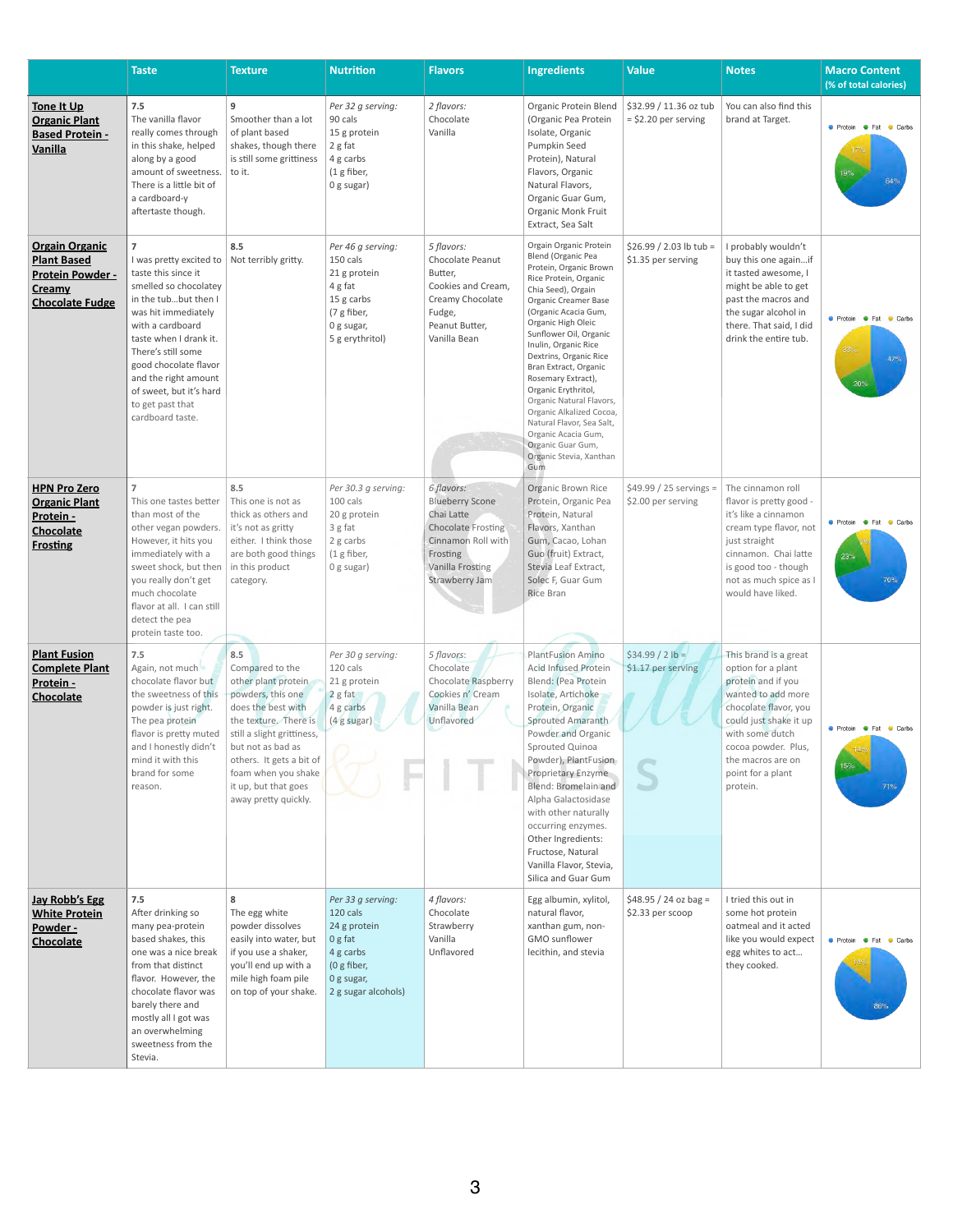|                                                                                                             | <b>Taste</b>                                                                                                                                                                                  | <b>Texture</b>                                                                                                                       | <b>Nutrition</b>                                                                                                                   | <b>Flavors</b>                                                                                           | <b>Ingredients</b>                                                                                                                                                                                                                                                                                                                                                                                                                                                                                                                                                                                                                              | <b>Value</b>                                      | <b>Notes</b>                                                                                                                                                                                                                                                                                                                                                                                                      | <b>Macro Content</b><br>(% of total calories)               |
|-------------------------------------------------------------------------------------------------------------|-----------------------------------------------------------------------------------------------------------------------------------------------------------------------------------------------|--------------------------------------------------------------------------------------------------------------------------------------|------------------------------------------------------------------------------------------------------------------------------------|----------------------------------------------------------------------------------------------------------|-------------------------------------------------------------------------------------------------------------------------------------------------------------------------------------------------------------------------------------------------------------------------------------------------------------------------------------------------------------------------------------------------------------------------------------------------------------------------------------------------------------------------------------------------------------------------------------------------------------------------------------------------|---------------------------------------------------|-------------------------------------------------------------------------------------------------------------------------------------------------------------------------------------------------------------------------------------------------------------------------------------------------------------------------------------------------------------------------------------------------------------------|-------------------------------------------------------------|
| <b>BN Labs Vegan</b><br><b>Protein - Caramel</b><br>Latte                                                   | 6.5<br>I can tell that they're<br>going for the caramel<br>latte flavor here, but<br>it's just overpowered<br>by the pea protein<br>taste. It could also<br>afford to be slightly<br>sweeter. | 7.5<br>Not too gritty, but it<br>thickens up more<br>than I care for after<br>mixing it.                                             | Per 36 g serving:<br>143 cals<br>27 g protein<br>3 g fat<br>2 g carbs<br>(2 g fiber,<br>0 g sugar)                                 | 4 flavors:<br>Caramel Latte<br>Chocolate Fudge<br>Mixed Berry<br>Vanilla                                 | Protein Blend<br>(Organic Pea Protein<br>Isolate, Organic<br>Brown Rice Protein,<br>Organic Hemp<br>Protein, Organic<br>Spirulina Powder),<br>Organic Guar Gum,<br>Natural Flavors,<br>Organic Stevia,<br>Organic Coconut<br>Cream                                                                                                                                                                                                                                                                                                                                                                                                              | \$49.99 / 30 servings =<br>\$1.67 per serving     | Amazon offers<br>samples for \$4.50<br>each.<br>One thing that's kind<br>of weird about this<br>protein is the sodium<br>level - there's 300 mg<br>of sodium per<br>serving!                                                                                                                                                                                                                                      | <b>C</b> Protein <b>C</b> Fat<br>Carbs<br>76%               |
| <b>ProMix Complete</b><br><b>Plant Based</b><br>Vegan Protein -<br><b>Raw Chocolate</b>                     | 6.5<br>Has a decent<br>chocolate flavor but<br>it's overpowered by<br>the pea protein taste.                                                                                                  | $\overline{7}$<br>Pretty gritty. A simple<br>shaker doesn't get rid<br>of all the clumps, plus<br>it gets a layer of foam<br>on top. | Per 31 g serving:<br>150 cals<br>25 g protein<br>3 g fat<br>4 g carbs<br>(3 g fiber,<br>0 g sugar)                                 | 2 flavors:<br>Chocolate<br>Vanilla                                                                       | Organic Pea Protein,<br>Organic Sprouted<br>Brown Rice Protein,<br>Raw Organic Cacoa,<br>Monk Fruit                                                                                                                                                                                                                                                                                                                                                                                                                                                                                                                                             | $$21.99 / 14$ servings =<br>\$1.57 per serving    | Amazon offers sample<br>packs for \$3.99 each.                                                                                                                                                                                                                                                                                                                                                                    | <b>O</b> Protein <b>O</b> Fat<br>Carbs                      |
| <b>Vega Essentials</b><br><b>Shake - Chocolate</b>                                                          | 6<br>I think the flavor of<br>this is slightly better<br>than the Vega Sport<br>shake, but there's still<br>that persistent pea<br>protein taste and<br>overall lack of<br>chocolate flavor.  | $\overline{7}$<br>Pretty similar texture<br>to Vega Sport.                                                                           | Per 34 g serving:<br>140 cals<br>20 g protein<br>4 g fat<br>6 g carbs<br>(4 g fiber<br>1 g sugar)                                  | 3 flavors:<br>Chocolate<br>Mocha<br>Vanilla                                                              | Pea Protein, Whole<br>Flaxseed (Micro Milled)<br>Organic Acacia Gum<br>(Naturally Occurring<br>Fiber), Hemp Protein,<br>Broccoli, Fruit &<br>Vegetable Blend<br>(Quinoa, Acerola Cherry,<br>Carrot, Sunflower Seed<br>Oil, Spinach, Broccoli,<br>Beet, Tomato, Apple,<br>Cranberry, Orange,<br>Blueberry, Strawberry,<br>Mushroom), Inulin<br>(from Chicory Root),<br>Kale, Marine Algae<br>Calcium, Spirulina,<br><b>Bromelain</b> (from<br>Pineapple). Contains 2<br>percent or less of:<br>Natural Chocolate<br>Flavor, Natural Vanilla<br>Flavor, Natural Almond<br>Flavor, Sea Salt, Stevia<br>Extract, Monk Fruit<br>Extract, Xanthan Gum | $$35.14 / 1 lb$ tub =<br>\$1.95 per serving       | Vega adds lots of<br>extra fruit and<br>vegetable extracts,<br>which makes their<br>ingredients list a mile<br>long.                                                                                                                                                                                                                                                                                              | <b>C</b> Protein <b>C</b> Fat<br>Carbs<br>57%<br>$26^\circ$ |
| OLLY Protein +<br><b>Slim Boost</b><br><b>Protein Powder -</b><br><b>Salted Caramel</b><br><b>Chocolate</b> | 5<br>There's a hint of<br>sweetness as well as<br>chocolate and<br>caramel flavor in<br>there, but mostly it<br>tastes like cardboard.                                                        | 8.5<br>A little bit gritty as it<br>hits the back of your<br>throat but not bad.                                                     | Per 40 g serving:<br>150 cals<br>18 g protein<br>3 g fat<br>14 g carbs<br>(5 g fiber<br>5g sugar,<br>includes 5 g added<br>sugar)  | 4 flavors:<br>Peanut Butter,<br>Pure Chocolate,<br><b>Salted Caramel</b><br>Chocolate,<br>Velvet Vanilla | Protein Blend (Pea<br>Protein, Golden<br>Chlorella, Flax Seed),<br>Sweetening Blend [Cane<br>Sugar, Coconut Juice<br>Powder, Stevian],<br>Prebiotic Fiber (From<br>Cassava Root), Cocoa<br>Powder, Natural Flavors,<br>Salt, Blood Orange<br>Extract, Guar Gum,<br>Apple Fiber, Fruit and<br>Vegetable Nutrient<br>Extract Blend [Spinach,<br>cherry, Carrot, Broccoli,<br>Beet, Tomato, Apple,<br>Cranberry, Orange,<br>Blueberry, Strawberry,<br>Mushroom].                                                                                                                                                                                   | \$33.99 / 1lb 5.2oz tub<br>$=$ \$2.27 per serving | There is a whole line<br>of different types of<br>protein powder, like<br>Slim Boost, Protein<br>Smoothies, Probiotic<br>Protein Shakes, etc<br>You can also find at<br>Target. I believe that<br>Slim Boost is being<br>replaced by a line of<br>plain Plant Powered<br>Protein, which has a<br>similar ingredients list<br>but without all the<br>extracts and fiber<br>(read: fewer carbs,<br>fewer calories). | ● Protein ● Fat<br>Carbs<br>86%<br>46%<br>17%               |
| LyfeFuel Clean &<br><b>Lean Recovery</b><br><b>Shake - Chocolate</b>                                        | 5<br>There might be a hint<br>of chocolate flavor in<br>there, but mostly it<br>tastes like cardboard.                                                                                        | 8.5<br>A little bit gritty but<br>not bad.                                                                                           | Per 37 g serving:<br>140 cals<br>25 g protein<br>3 g fat<br>6 g carbs<br>(2 g fiber,<br>2 g sugar,<br>includes 2 g added<br>sugar) | 2 flavors:<br>Chocolate<br>Vanilla Chai                                                                  | Pea protein isolate,<br>brown rice protein,<br>quinoa, natural<br>cocoa, coconut sugar,<br>pea starch, natural<br>flavors, Creamer (high<br>oleic sunflower oil,<br>acacia gum, brown<br>rice syrup, natural<br>flavors, sunflower<br>lecithin, silicon<br>dioxide, D alpha<br>tocopherols), stevia,<br>magnesium citrate,<br>xantham gum, luo<br>han go                                                                                                                                                                                                                                                                                        | $$29.95 / 1 lb$ bag =<br>\$2.14 per serving       |                                                                                                                                                                                                                                                                                                                                                                                                                   | ● Protein ● Fat ● Carbs<br>18%<br>66%                       |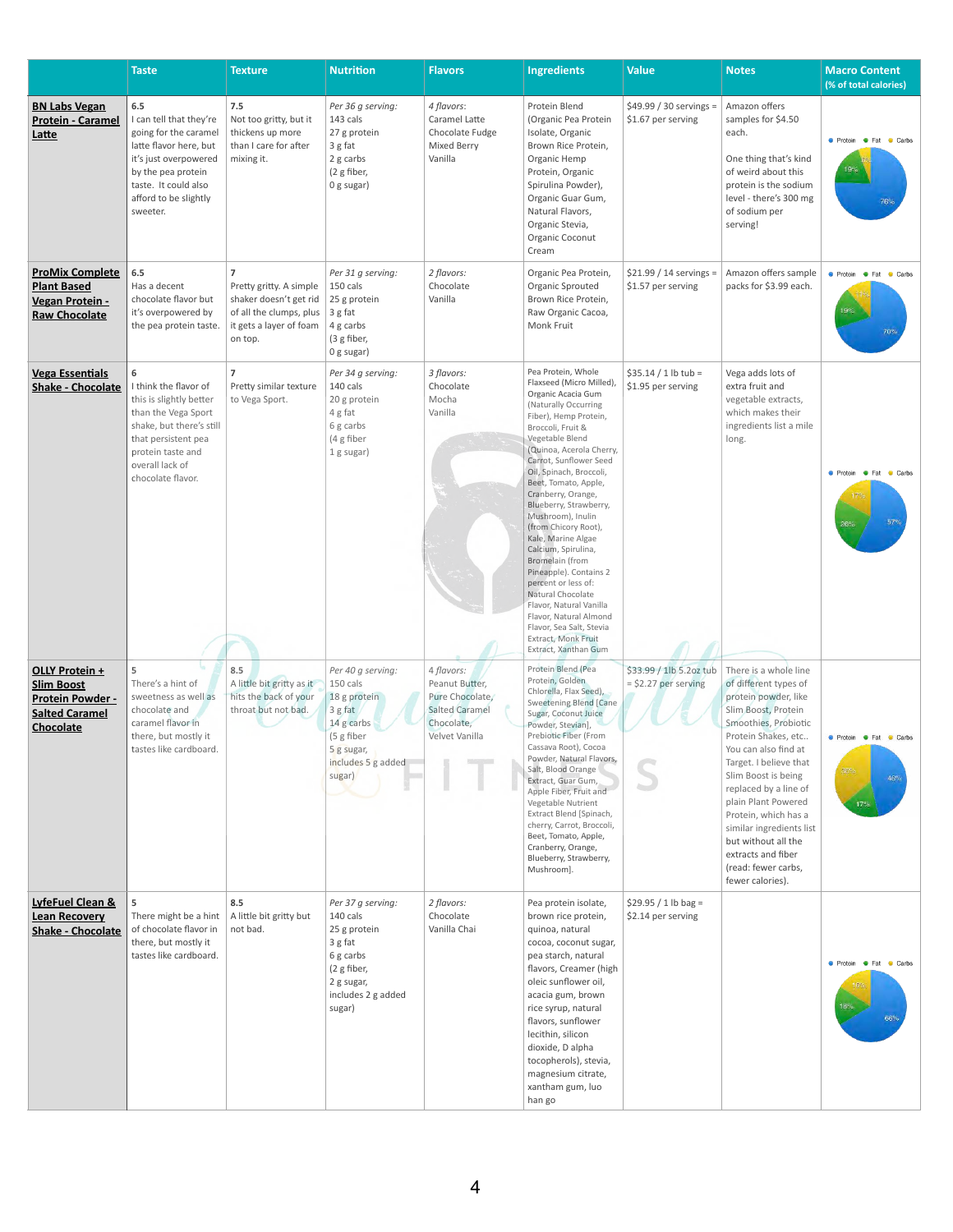|                                                                                                          | <b>Taste</b>                                                                                                                                                                                                                                                                            | <b>Texture</b>                                                                                                        | <b>Nutrition</b>                                                                                         | <b>Flavors</b>                                                                                                  | <b>Ingredients</b>                                                                                                                                                                                                                                                                                                                                                                                                                                                                                                            | <b>Value</b>                                   | <b>Notes</b>                                                                                                                                                                                                                                                                                                    | <b>Macro Content</b><br>(% of total calories)                               |
|----------------------------------------------------------------------------------------------------------|-----------------------------------------------------------------------------------------------------------------------------------------------------------------------------------------------------------------------------------------------------------------------------------------|-----------------------------------------------------------------------------------------------------------------------|----------------------------------------------------------------------------------------------------------|-----------------------------------------------------------------------------------------------------------------|-------------------------------------------------------------------------------------------------------------------------------------------------------------------------------------------------------------------------------------------------------------------------------------------------------------------------------------------------------------------------------------------------------------------------------------------------------------------------------------------------------------------------------|------------------------------------------------|-----------------------------------------------------------------------------------------------------------------------------------------------------------------------------------------------------------------------------------------------------------------------------------------------------------------|-----------------------------------------------------------------------------|
| <b>Sunwarrior</b><br><b>Warrior Blend</b><br><b>Plant-Based</b><br><b>Organic Protein -</b><br>Chocolate | 5.5<br>The chocolate flavor<br>comes through<br>slightly despite the<br>pea protein, but I get<br>this odd cherry<br>lozenge aftertaste.<br>Complete with the<br>tongue tingling<br>sensation.                                                                                          | 7.5<br>It's not overly thick,<br>but it is still pretty<br>gritty.                                                    | Per 25 g serving:<br>100 cals<br>16 g protein<br>$1.5$ g fat<br>4 g carbs<br>(3 g fiber,<br>$0$ g sugar) | 4 flavors:<br>Berry<br>Chocolate<br>Mocha<br>Vanilla                                                            | Proprietary Protein<br>Blend (Organic Pea<br>Protein, Organic<br>Hemp Protein,<br>Organic Goji Berry),<br>Organic Cocoa,<br>Organic Chocolate<br>Flavor, Organic Guar<br>Gum, Sea Salt,<br>Organic Stevia Leaf<br>Extract, Organic<br>Whole Ground<br>Coconut                                                                                                                                                                                                                                                                 | $$35.99 / 1.65$ lb tub =<br>\$1.20 per serving | In order to get the<br>same level of protein<br>and serving weight,<br>you'd really need<br>about 1.5 scoops.<br>That would result in a<br>price per serving of<br>about \$1.80.                                                                                                                                | <b>O</b> Protein <b>O</b> Fat Carbs<br>14%<br>68%                           |
| <b>Ideal Raw</b><br><b>Organic Plant</b><br><b>Protein</b>                                               | Chocolate: 6.5<br>The level of<br>sweetness in this<br>shake is good, but the $ $ are left over even<br>chocolate flavor is<br>overpowered by a<br>cardboard-y flavor.<br>Vanilla: 5<br>Not much vanilla<br>flavor to speak of, it's<br>mostly just<br>cardboard/pea<br>protein flavor. | 6<br>Pretty gritty and a<br>bunch of little chunks<br>after shaking<br>vigorously.                                    | Per 32 g scoop:<br>130 cals<br>15 g protein<br>5 g fat<br>9 g carbs<br>(4 g fiber,<br>2 g sugar)         | 6 flavors:<br>Banana Almond<br>Chocolate<br>Chocolate Peanut<br><b>Butter</b><br>Mocha<br>Superberry<br>Vanilla | IdealRaw Plant Protein<br><b>Blend (Organic Rice</b><br>Protein, Organic Pea<br>Protein, Organic<br>Coconut Protein,<br>Organic Chia Protein,<br>Organic Sunflower<br>Protein, Organic Golden<br>Flax Protein, Organic<br>Pumpkin Protein),<br>Organic Coconut Milk<br>Powder, Organic Cocoa<br>Powder, Natural<br>Flavoring, Sodium<br>Chloride, Organic Stevia,<br>Organic SuperFoods<br><b>Blend (Organic</b><br>Cranberries, Organic<br>Pomegranate, Organic<br>Broccoli, Organic Wheat<br>Grass, Organic Beet<br>Powder) | $$44.99 / 2.12$ lbs =<br>\$1.50 per serving    | You can buy samples<br>on the Ideal Raw<br>website.                                                                                                                                                                                                                                                             | <b>C</b> Protein <b>C</b> Fat<br>Carbs<br>26 <sub>1</sub><br>43%<br>32%     |
| <b>Vega Sport</b><br><b>Performance</b><br>Protein -<br>Chocolate                                        | 5<br>This has a really odd<br>taste to it. I think it<br>might be the pea<br>protein that's<br>throwing me off, but I<br>really don't get much<br>of a chocolate flavor.                                                                                                                | $\overline{7}$<br>This makes a really<br>thick and creamy<br>shake, but it does<br>have a slight<br>grittiness to it. | Per 44 g serving:<br>160 cals<br>30 g protein<br>3 g fat<br>6 g carbs<br>(3 g fiber,<br>1 g sugar)       | 4 flavors:<br>Berry<br>Chocolate<br>Mocha<br>Vanilla                                                            | Pea protein, Cocoa<br>powder, Pumpkin<br>seed protein, Organic<br>sunflower seed<br>protein, Alfalfa<br>protein, Tart cherry,<br>Probiotics (Bacillus<br>coagulans [provides 1<br>billion cfu/serving])<br>Bromelain, Turmeric<br>extract, Black Pepper<br>extract, Contains less<br>than 2% of:Beetroot<br>powder (for color),<br>Sea salt, Natural<br>chocolate flavor,<br>Natural vanilla flavor,<br>Natural caramel<br>flavor, Stevia extract,<br>Xanthan gum                                                             | $$41.29 / 19$ servings =<br>\$2.17 per serving | Amazon offers sample<br>packs for \$2.00 each.                                                                                                                                                                                                                                                                  | <b>O</b> Protein <b>O</b> Fat<br>Carbs<br>16%<br><b>70%</b>                 |
| <b>Garden of Life</b><br><b>Sport Organic</b><br><b>Plant Based</b><br>Protein -<br><b>Chocolate</b>     | 5<br>A very slight<br>improvement over<br>the raw version of<br>this brand. That pea<br>protein flavor still<br>shines through the<br>very faintest<br>chocolate flavor.                                                                                                                | 6.5<br>Pretty gritty, but not<br>as bad as the raw<br>version.                                                        | Per 21 g serving:<br>15 g protein<br>$1.5$ g fat<br>2 g carbs<br>(1 g fiber,<br>0 g sugar)               | 2 flavors:<br>Chocolate<br>Vanilla                                                                              | Organic Performance<br>Protein Blend: Organic<br>Pea Protein, Organic<br>Sprouted Navy Bean,<br>Organic Sprouted Lentil<br>Bean, Organic Sprouted<br>Garbanzo Bean, Organic<br>Cranberry Protein<br>(seed) Organic Flavor<br>Blend: Organic Vanilla<br>Flavors, Organic Stevia<br>Extract (leaf), Sea Salt<br>Organic Muscle<br>Recovery Blend: Organic<br>Apple (fruit pulp),<br>Organic Tart Cherry<br>(fruit), Organic Turmeric<br>(root), Organic<br>Blueberry (fruit),<br>Organic Goji Berry (fruit)                     | $$35.54 / 1 lb$ tub =<br>\$0.94 per serving    | The price per serving,<br>at least when<br>compared against the<br>other brands, is<br>misleading here. You<br>really would need to<br>take about 1 1/2<br>scoops to get to the<br>same serving size /<br>protein content as<br>the other brands,<br>which would leave<br>you with about \$1.40<br>per serving. | <b>Community</b> Protein <b>Community</b> Pat<br><b>Carbs</b><br>17%<br>74% |